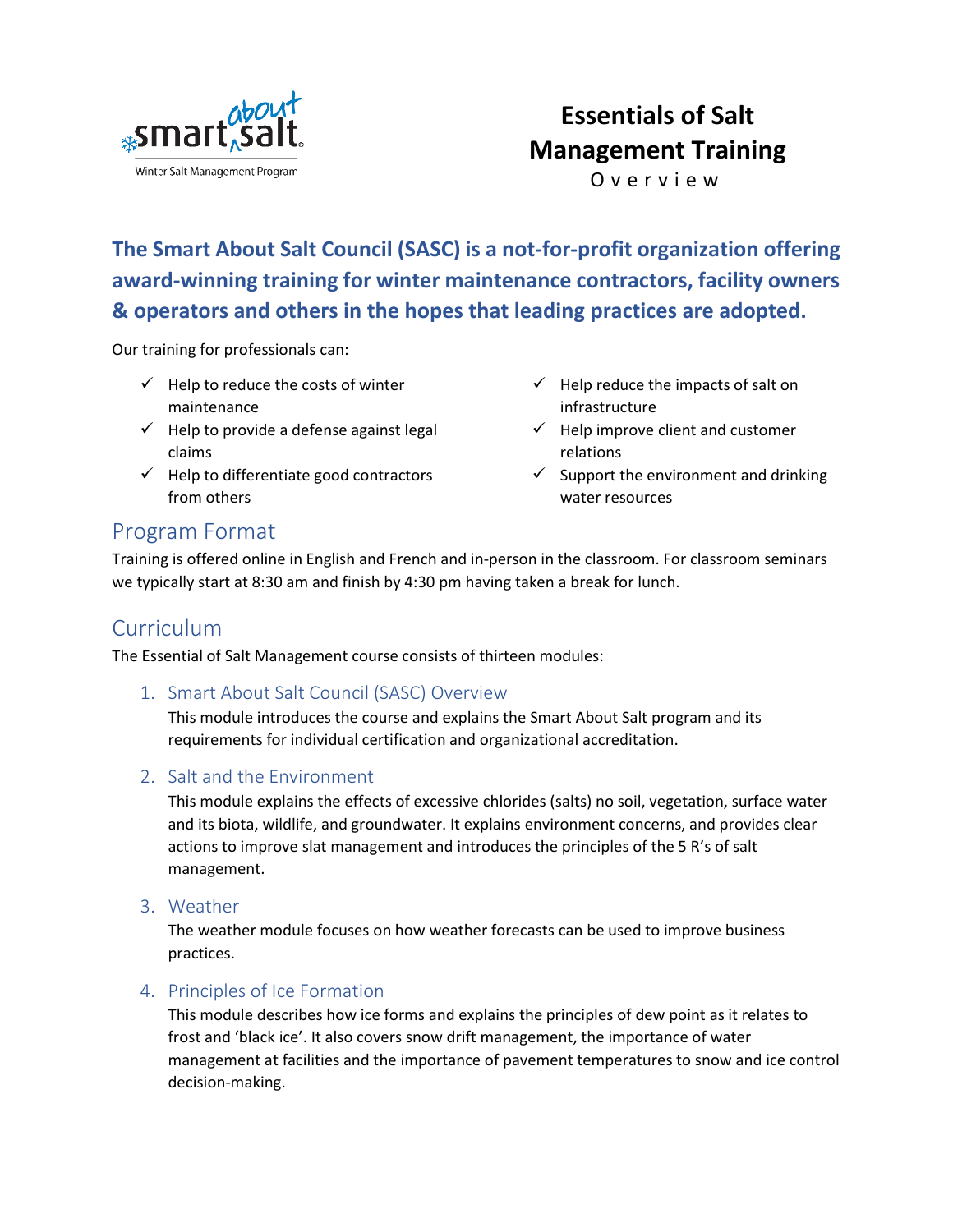

# **Essentials of Salt Management Training**

O v e r v i e w

#### 5. Mechanical Snow Removal

This module discusses the role of mechanical removal and the role of chemicals. The module covers the wide-variety of equipment that is useful to winter maintenance.

#### 6. Salt Science

This module explains why and how salt works as a de-icing media, what is a freeze point depressant, why we use salt, the phase diagram, the role of brine, and the importance of proactive snow and ice control.

#### 7. The 5 R's of Salt Management

This module considers the right material, the right time, the right amount, the right places and how to retain work.

#### 8. Liquids

This module explores anti-icing, pre-treating, pre-wetting, direct liquid application and the production and use of liquid deicers.

#### 9. Calibration

This module discusses the importance of calibration, how to calibrate equipment, how often to calibrate, and the importance of documentation.

#### 10.Application Rates

This module discusses what are reasonable application rates, the importance of multiple rates, how to calculate services areas, how to calculate application rates and how to apply the right amount of salt.

#### 11.Materials Storage and Handling

This module discusses the problems with poor storage, what are the characteristics of a good storage facility, good and bad salt handling procedures, and the importance of good housekeeping.

#### 12.Risk Management and Record Keeping

This module explains where risks may come from, the importance of managing risk, how to manage risks, the importance of keeping good records, and shares some practical resources.

#### 13. Site Assessment

This module aims to teach how to create a site plan for winter maintenance operations, how to estimate the amount of materials required to complete winter maintenance operations safely, and how to identify hazards.